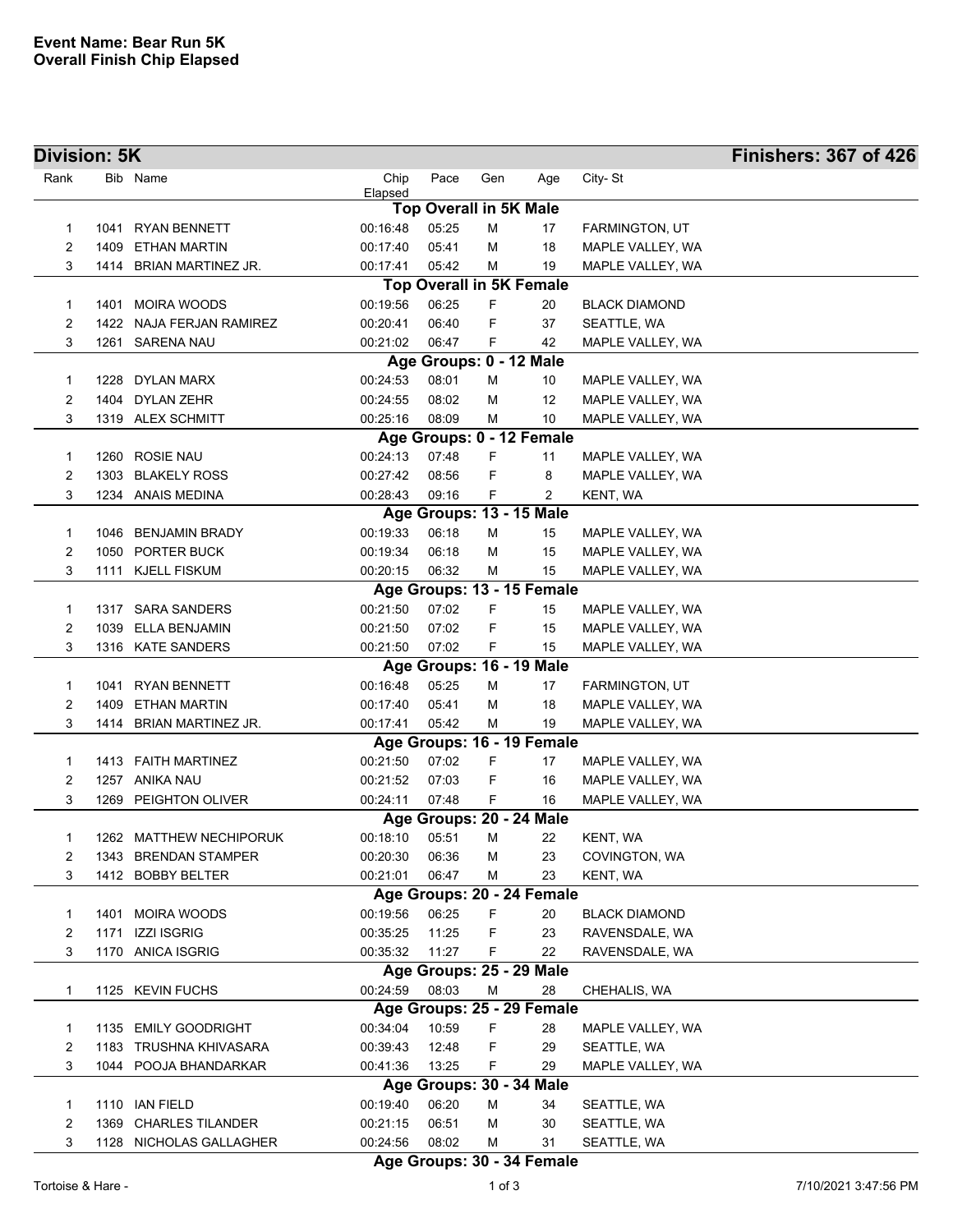| Division: 5K      |      |                             |          |       |            |                                |                                      | <b>Finishers: 367 of 426</b> |
|-------------------|------|-----------------------------|----------|-------|------------|--------------------------------|--------------------------------------|------------------------------|
| Rank              |      | Bib Name                    | Chip     | Pace  | Gen        | Age                            | City-St                              |                              |
|                   |      |                             | Elapsed  |       |            |                                |                                      |                              |
| 1                 |      | 1235 ALLY MELLER            | 00:27:12 | 08:46 | F          | 32                             | MAPLE VALLEY, WA                     |                              |
| 2                 |      | 1322 YELENA SEDNEV          | 00:30:30 | 09:50 | F          | 32                             | MAPLE VALLEY, WA                     |                              |
| 3                 |      | 1302 ANNABELLE ROSS         | 00:37:36 | 12:07 | F          | 34                             | MAPLE VALLEY, WA                     |                              |
|                   |      |                             |          |       |            | Age Groups: 35 - 39 Male       |                                      |                              |
| 1                 |      | 1229 JEFFREY MARX           | 00:20:40 | 06:40 | M          | 37                             | MAPLE VALLEY, WA                     |                              |
| 2                 |      | 1366 KENT THOMPSON          | 00:21:01 | 06:46 | М          | 38                             | MAPLE VALLEY, WA                     |                              |
| 3                 |      | 1391 CHRISTOPHER WILSON     | 00:22:44 | 07:20 | М          | 36                             | MAPLE VALLEY, WA                     |                              |
|                   |      |                             |          |       |            | Age Groups: 35 - 39 Female     |                                      |                              |
| 1                 |      | 1422 NAJA FERJAN RAMIREZ    | 00:20:41 | 06:40 | F          | 37                             | SEATTLE, WA                          |                              |
| $\overline{c}$    |      | 1062 NOËL CLARK             | 00:23:48 | 07:40 | F          | 35                             | MAPLE VALLEY, WA                     |                              |
| 3                 |      | 1356 SARA STRATTON          | 00:24:22 | 07:51 | F          | 37                             | ENUMCLAW, WA                         |                              |
|                   |      |                             |          |       |            | Age Groups: 40 - 44 Male       |                                      |                              |
| 1                 |      | 1093 PATRICK DILL           | 00:18:25 | 05:56 | м          | 44                             | MAPLE VALLEY, WA                     |                              |
| 2                 | 1304 | <b>BRENDAN ROSS</b>         | 00:22:33 | 07:16 | м          | 40                             | MAPLE VALLEY, WA                     |                              |
| 3                 |      | 1192 BRIAN KUCERA           | 00:23:02 | 07:25 | м          | 42                             | MAPLE VALLEY, WA                     |                              |
|                   |      |                             |          |       |            | Age Groups: 40 - 44 Female     |                                      |                              |
| 1                 |      | 1261 SARENA NAU             | 00:21:02 | 06:47 | F          | 42                             | MAPLE VALLEY, WA                     |                              |
| 2                 |      | 1132 MELISSA GARVIN         | 00:24:44 | 07:58 | F          | 41                             | MAPLE VALLEY, WA                     |                              |
| 3                 |      | 1197 SHAUNNA LEE            | 00:25:03 | 08:04 | F          | 43                             | ENUMCLAW, WA                         |                              |
|                   |      |                             |          |       |            | Age Groups: 45 - 49 Male       |                                      |                              |
| 1                 |      | 1203 DEREK LEONARD          | 00:20:31 | 06:37 | м          | 49                             | MAPLE VALLEY, WA                     |                              |
| $\overline{c}$    |      | 1272 PETR PALICA            | 00:20:41 | 06:40 | м          | 45                             | <b>BROOKLYN, NY</b>                  |                              |
| 3                 |      | 1259 EDWARD NAU             | 00:21:19 | 06:52 | м          | 46                             | MAPLE VALLEY, WA                     |                              |
|                   |      |                             |          |       |            | Age Groups: 45 - 49 Female     |                                      |                              |
| 1                 |      | 1202 ALEXIS LEONARD         | 00:22:40 | 07:18 | F          | 47                             | MAPLE VALLEY, WA                     |                              |
| 2                 |      | 1327 WENDY SHAW             | 00:24:36 | 07:56 | F          | 45                             | MAPLE VALLEY, WA                     |                              |
| 3                 |      | 1284 LAURA PHILPOT          | 00:25:25 | 08:12 | F.         | 46                             | MAPLE VALLEY, WA                     |                              |
|                   |      |                             |          |       |            | Age Groups: 50 - 54 Male       |                                      |                              |
| 1                 |      | 1163 RYAN HUFF              | 00:25:49 | 08:19 | M          | 50                             | MAPLE VALLEY, WA                     |                              |
| 2                 |      | 1127 RONALD FUNSTON         | 00:26:20 | 08:29 | М          | 52                             | MAPLE VALLEY, WA                     |                              |
| 3                 |      | 1240 STEVE MENGHINI         | 00:26:56 | 08:41 | м          | 50                             | MAPLE VALLEY, WA                     |                              |
|                   |      |                             |          |       |            | Age Groups: 50 - 54 Female     |                                      |                              |
| 1                 |      | 1004 KRISTI AGREN           | 00:28:50 | 09:18 | F          | 52                             | MAPLE VALLEY, WA                     |                              |
| 2                 |      | 1286 LORI PICHE             | 00:35:54 | 11:34 | F.         | 54                             | RAVENSDALE, WA                       |                              |
| 3                 |      | 1174 DEBBIE JOHNSON         | 00:44:34 | 14:22 | F.         | 53                             | PUYALLUP, WA                         |                              |
|                   |      |                             |          |       |            | Age Groups: 55 - 59 Male       |                                      |                              |
| 1                 |      | 1147 JOHN HANRAHAN          | 00:23:32 | 07:35 | м          | 57                             | SEATTLE, WA                          |                              |
| 2                 | 1124 | <b>JIM FUCHS</b>            | 00:24:36 | 07:56 | M          | 56                             | MAPLE VALLEY, WA                     |                              |
| 3                 | 1407 | <b>JAMES ZEHR</b>           | 00:35:48 | 11:32 | M          | 58                             | MAPLE VALLEY, WA                     |                              |
|                   |      |                             |          |       |            | Age Groups: 55 - 59 Female     |                                      |                              |
| 1                 |      | 1296 MARY RICHARDS          | 00:27:15 | 08:47 | F          | 59                             | MAPLE VALLEY, WA                     |                              |
| $\overline{c}$    | 1339 | KATYA SPIELBERG             | 01:06:52 | 21:34 | F          | 58                             | SEATTLE, WA                          |                              |
| 3                 |      | 1283 LESLIE PHILLIPS-CATTON | 01:09:57 | 22:33 | F          | 58                             | MAPLE VALLEY, WA                     |                              |
|                   |      | 1295 CLIFF RICHARDS         | 00:20:59 | 06:46 | M          | Age Groups: 60 - 64 Male<br>60 |                                      |                              |
| 1<br>2            | 1253 | <b>MICHAEL MURPHY</b>       | 00:32:32 | 10:29 | М          | 63                             | MAPLE VALLEY, WA<br>MAPLE VALLEY, WA |                              |
| 3                 |      | 1084 JOHN DELONG            | 00:38:05 | 12:17 | м          | 64                             | AUBURN, WA                           |                              |
|                   |      |                             |          |       |            | Age Groups: 60 - 64 Female     |                                      |                              |
| 1                 |      | 1252 DIANNE MURPHY          | 00:34:43 | 11:11 | F          | 62                             | MAPLE VALLEY, WA                     |                              |
| 2                 |      | 1045 MARY BLAKEMAN          | 00:45:55 | 14:48 | F          | 62                             | ISSAQUAH, WA                         |                              |
| 3                 |      | 1188 CECILIA KLINGER        | 01:06:51 | 21:34 | F          | 61                             | SEATTLE, WA                          |                              |
|                   |      |                             |          |       |            |                                |                                      |                              |
| Tortoise & Hare - |      |                             |          |       | $2$ of $3$ |                                |                                      | 7/10/2021 3:47:56 PM         |